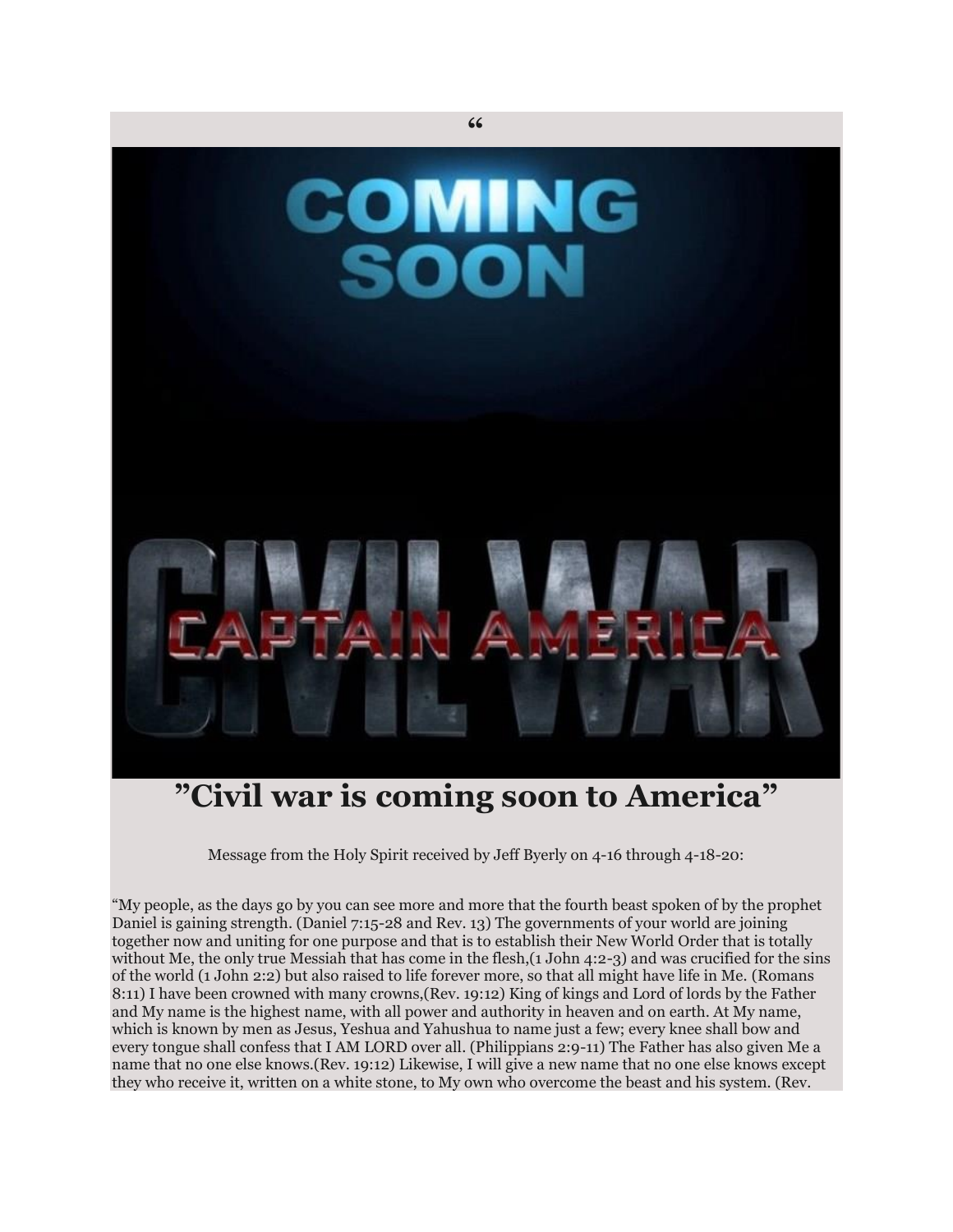2:17) They will overcome by My blood, the word of their testimony and by not loving their earthly lives even unto death, for they know that My kingdom has no end. (Rev. 12:11)

Though this beast system is united against Me and My people, it will have an internal struggle for power.( Daniel 7:24) Satan loves this because he hates even those who do his bidding and it is his plan to kill every son of Adam on earth. (John 10:10) He will not accomplish his objective because if he did he would make Me and the Father a liar and this is impossible. (Numbers 23:19) Nonetheless, the enemy is fomenting division, conflict and war right now. Most are being blinded by this fact because of the spell that has been cast, the dark veil that is being put in front of the eyes of those who watch and listen to the lying governments, kings and rulers and the media voices that are sanctioned by them.

So now I warn you of the plan of the enemy. War is about to break out all around your world, the stage has been set for some time now. The ships will be struck and many other events will occur as well. But even before you see the world wide conflict erupt, you will see civil wars rise up. (Matt. 24:6 and Rev. 6:3-4) America, it will come upon you seemingly all at once and then the fiery kick off event. The enemy has orchestrated a small part of this plan already, which is the locking down or quarantining the majority of the population of the earth. Men who are used to having freedom to do as they will are tiring of the oppressive rules that have been placed upon them. At first this plan had little resistance because of the fear that he created and spread across the media on radio, television and the world wide web. Now the resistance against this plan is rising because many are discovering the truth about the man made pestilence and that it is not as wide spread or lethal as the lying rumors that went out had said, even though the ones that are coming will be exponentially worse. Though the enemy will ease up a little bit at times, his plan of his New World Order will continue and move forward until I come. He knows his time is short. Don't believe the lying voices that say things will go back to what they once were, they will not. When the restrictions are loosened it is the time to make any final preparations and/or moves in location that you must do if I have told you to do them by My Holy Spirit. Come before Me and ask of Me yourself and I will instruct you in your prayer closet, your inner chamber, your secret place before the Most High. (Isaiah 26:20, Matt. 6:6, Psalm 91:1)

The protests that you are now seeing will grow into large public revolts but the enemy's plan will not be abandoned or put off for a long amount of time. The men of the earth will increase their resistance to his plan of world domination to the point where civil wars will erupt. This is all part of the enemy's plan, don't be deceived! He wants to lure men to fight and kill one another. Divide and conquer is one of his favorite and most successful tactics. It is written (Matt. 10:17-22 NKJV) *"Beware of men, for they will deliver you up to councils and scourge you in their synagogues. You will be brought before governors and kings for My sake, as a testimony to them and to the Gentiles. But when they deliver you up, do not worry about how or what you should speak. For it will be given to you in that hour what you should speak; for it is not you who speak, but the Spirit of your Father who speaks in you. Now brother will deliver up brother to death, and a father his child; and children will rise up against parents and cause them to be put to death. And you will be hated by all for My name's sake. But he who endures to the end will be saved."* Soldiers both foreign and from among your own people will be used to arrest and capture many of you. *"Anyone who is destined for prison will be taken to prison. Anyone destined to die by the sword will die by the sword. This means that God's holy people must endure persecution patiently and remain faithful." (Rev. 13:10 NLT)*

I will protect those who are called to work in My great harvest. I will make ways of escape from the clutches of the enemy that you cannot even imagine! Remember How Paul and Silas were set free from prison by a great earthquake? (Acts 16:16-34) They prayed and sang songs to Me even though they were physically imprisoned. They will capture you if it is My will but they cannot overcome those that are full of and walking in My Spirit. There is no power of the enemy that can defeat My Spirit! And through this even the jailer and his entire family were saved. Some who are imprisoned are free and some who enjoy freedom are imprisoned. Your freedom is in Me in and by the Spirit and you are free indeed in and by the Spirit. (2 Corinthians 3:17, John 8:36)